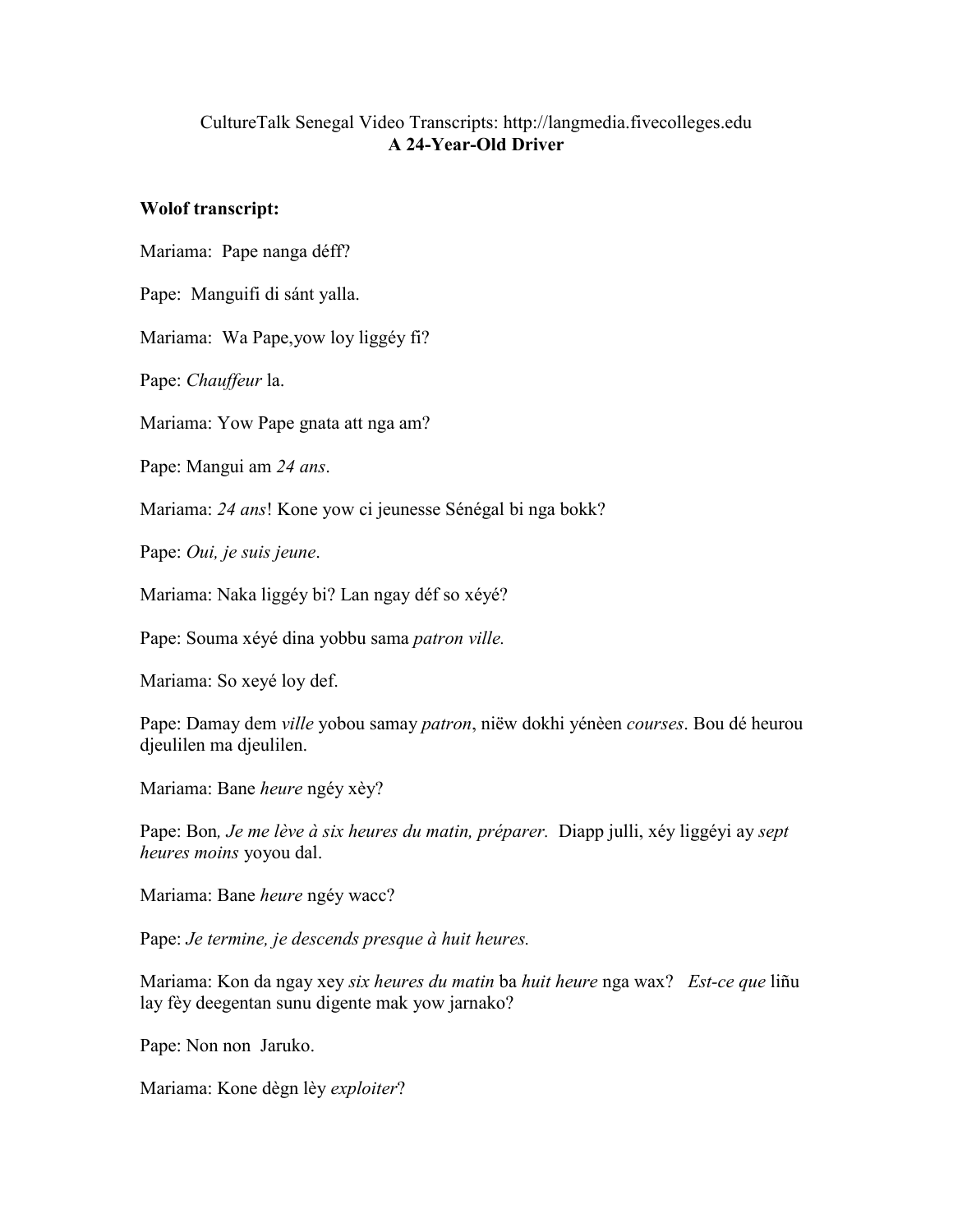Pape: Oué.

Mariama: Té li la lèer ba leer moy gnognou gnou am xáaliss lagnou?

Pape: Oué c'est bien sûr.

Mariama: Wa lolou waxma loci xaláat!

Pape: Lima ci xaláat moy xamnga sénégalais, on dirait beugatoul mbokkam quoi. Parce que bo yow nit ki bo bëggé sa mbokk, bo koy liggé-y lo, warnga am li nga ko féyé dal. Te kom dey liguey, yow *aussi* war nga ko fey li nga xamné djar na ko daal!

Mariama: Waw fey ko aak am daal! Ndax te lii dafa normaloul!

Pape: *Parce que* Serigne bi nena, serigne Touba nena, goor boumou liguey lo morom goram te amoul lou mou ko féyé daal.

Mariama: Deug la!

Pape: Da nga ko wara meuneu fay *normal*.

Mariama: Wa Pape yow ba ban *classe* nga djaang?

Pape: Mane demna ba Cm2.

Mariama: Ba CM2! Yow fo jáangué?

Pape: Mangui jáangué bénn école bou nekk Fatick.

Mariama: Fatick fou mou nekk si Sénégal?

Pape: Fatick mou ngi nekk *presque* si diggou Senegal.

Mariama: Donc si milieu village yi? Boor bobou la? Wa legui lane mola taxa joggé fofu niëw Dakar?

Pape: Bon lima taxa djogué fofou pour utti, xamnga rék, *parce que la vie est difficile* maintenant; ñiñi dañu tollu si fu dëgër dal, parce que boko déful, dara dubaax.

\*Italics indicate French.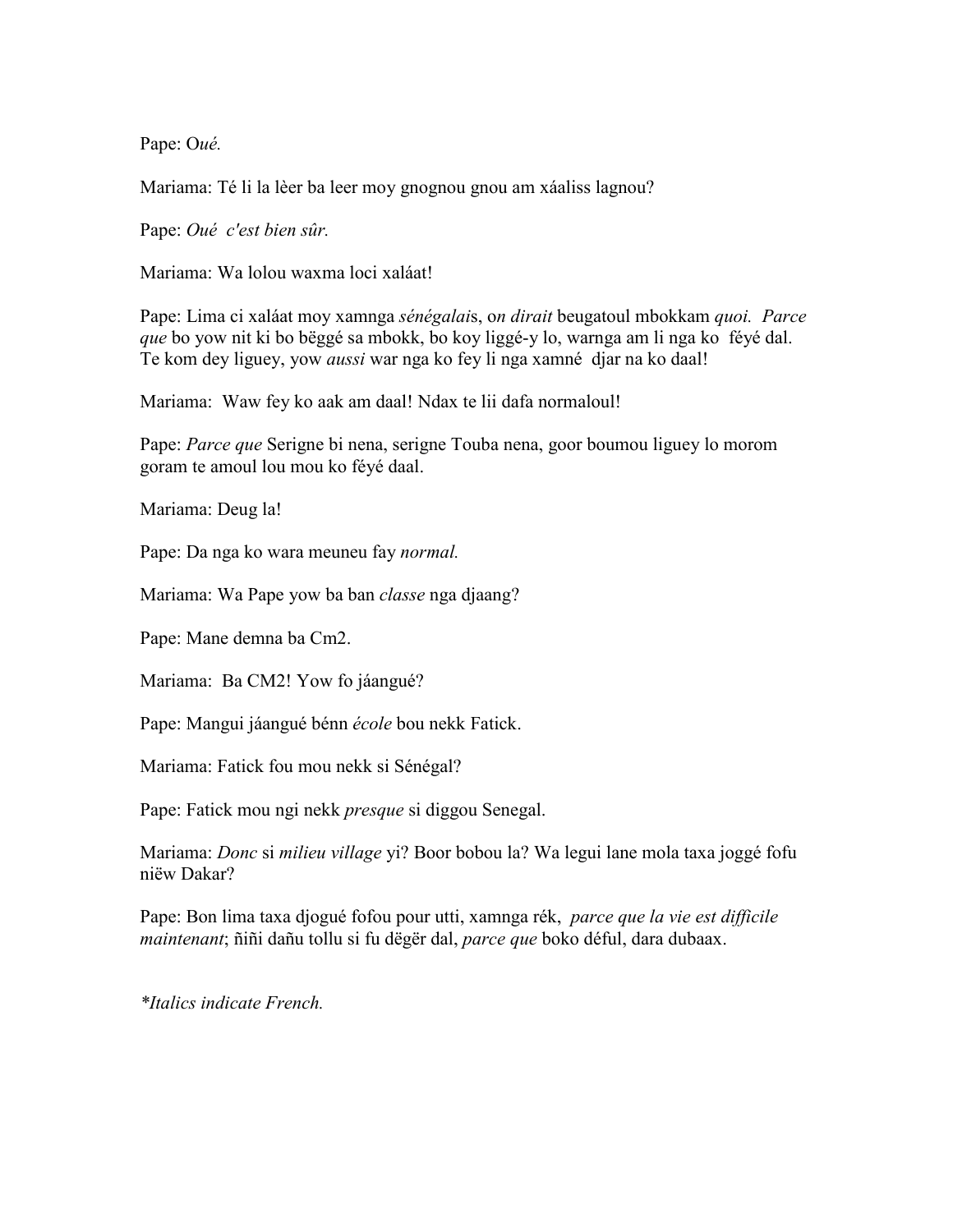## English translation:

Mariama: How are you, Pape?

Pape: I'm fine, I thank God.

Mariama: So Pape, what's your job?

Pape: I'm a driver.

Mariama: How old are you, Pape?

Pape: I'm twenty-four.

Mariama: So you're part of the Senegalese youth!

Pape: Yes, I'm young.

Mariama: How is work? What do you do when you wake up?

Pape: When I wake up, I take my boss to work downtown

Mariama: What do you do when you come to work?

Pape: I take my bosses downtown, and I run errands. When it's time to pick them up, I pick them up.

Mariama: What time do you wake up for work?

Pape: I wake up at 6:00 a.m., pray and get ready for work at around 6:35 a.m.,

Mariama: At what time do you finish work?

Pape: I finish at around 8:00 p.m.

Mariama: So you start work at 6:00 and finish at 8:00 p.m.? Just between you and me, is the salary worth it?

Pape: No.

Mariama: So, they exploit you?

Pape: Yes.

Mariama: And I'm sure that your bosses are rich!